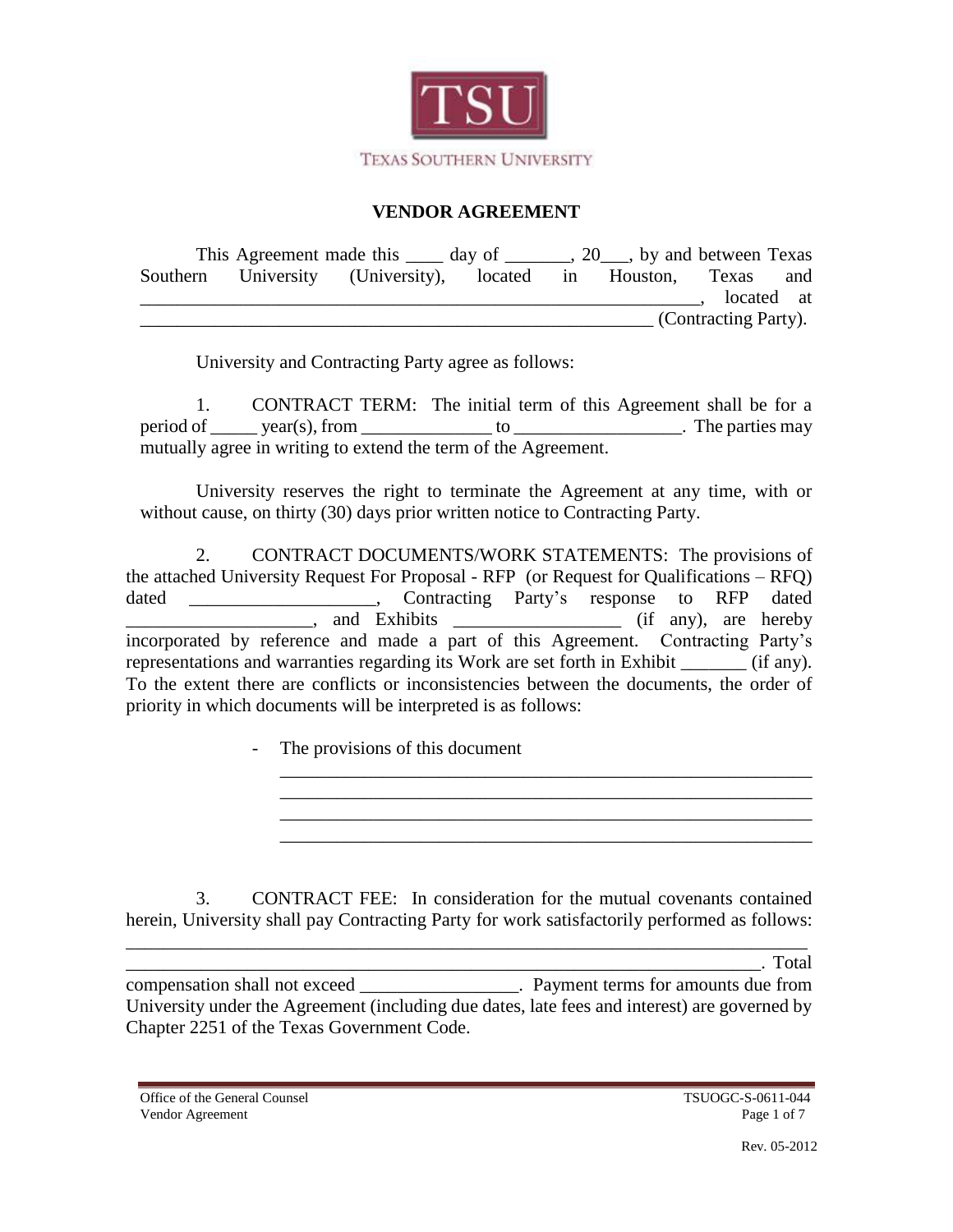

### TEXAS SOUTHERN UNIVERSITY

4. CONFLICT OF INTEREST: Contractor warrants, represents, and agrees that Contractor presently has no interest and shall not acquire any interest, direct or indirect, that would conflict in any manner or degree with Contractor's performance of the Services hereunder. Contractor further warrants and affirms that no relationship or affiliation exists between Contractor and TSU that could be construed as a conflict of interest with regard to this Agreement.

5. INDEPENDENT CONTRACTOR: This Agreement shall not be construed to create a partnership, joint venture, nor other agency relationship between the parties, who are independent of one another. The relationship of the Contracting Party to University is and shall continue to be that of an independent contractor, and no liability or benefits such as workers' compensation, pension rights or liabilities, insurance rights or liabilities, arising out of or related to an employer/employee relationship, shall arise, or accrue to either party or either party's agent, subcontractor or employee, as a result of this Agreement or its performance. No relationship, other than that of independent contractor, shall be implied between the parties or between either party and the other party's agent, employee, or subcontractor, and the Contracting Party hereby agrees to hold University harmless from any such claims by it or its associates, and any cost or expense related thereto.

6. DEFAULT: In the event of a failure by Contracting Party to satisfactorily perform the services specified herein and/or a default by Contracting Party in abiding by the other terms and conditions of this Agreement, University may terminate the Agreement on written notice to Contracting Party and Contracting Party shall be liable for all damages, costs, and expenses (including attorney fees) incurred by University related to this default.

7. ALTERNATIVE DISPUTE RESOLUTION: The dispute resolution process provided for in Chapter 2260 of the Texas Government Code shall be used, as further described herein, by University and Contracting Party to attempt to resolve any claim for breach of contract made by Contracting Party, to the extent it is applicable to the Agreement and not preempted by other law. Except as otherwise provided by law, nothing herein is a waiver by University or the State of Texas of the right to seek redress in a court of law.

8. ASSIGNMENT: The parties recognize that this contract is based upon the skill and expertise of the parties and therefore agree that the contract and the obligations thereunder may not be assigned or delegated without the written consent of the other party, except as expressly allowed by this contract.

9. COMPLIANCE WITH LAW: Contracting Party shall certify that he/she or it is in compliance with all applicable state and federal laws, including non-discrimination laws as it relates to the terms and conditions of the agreement.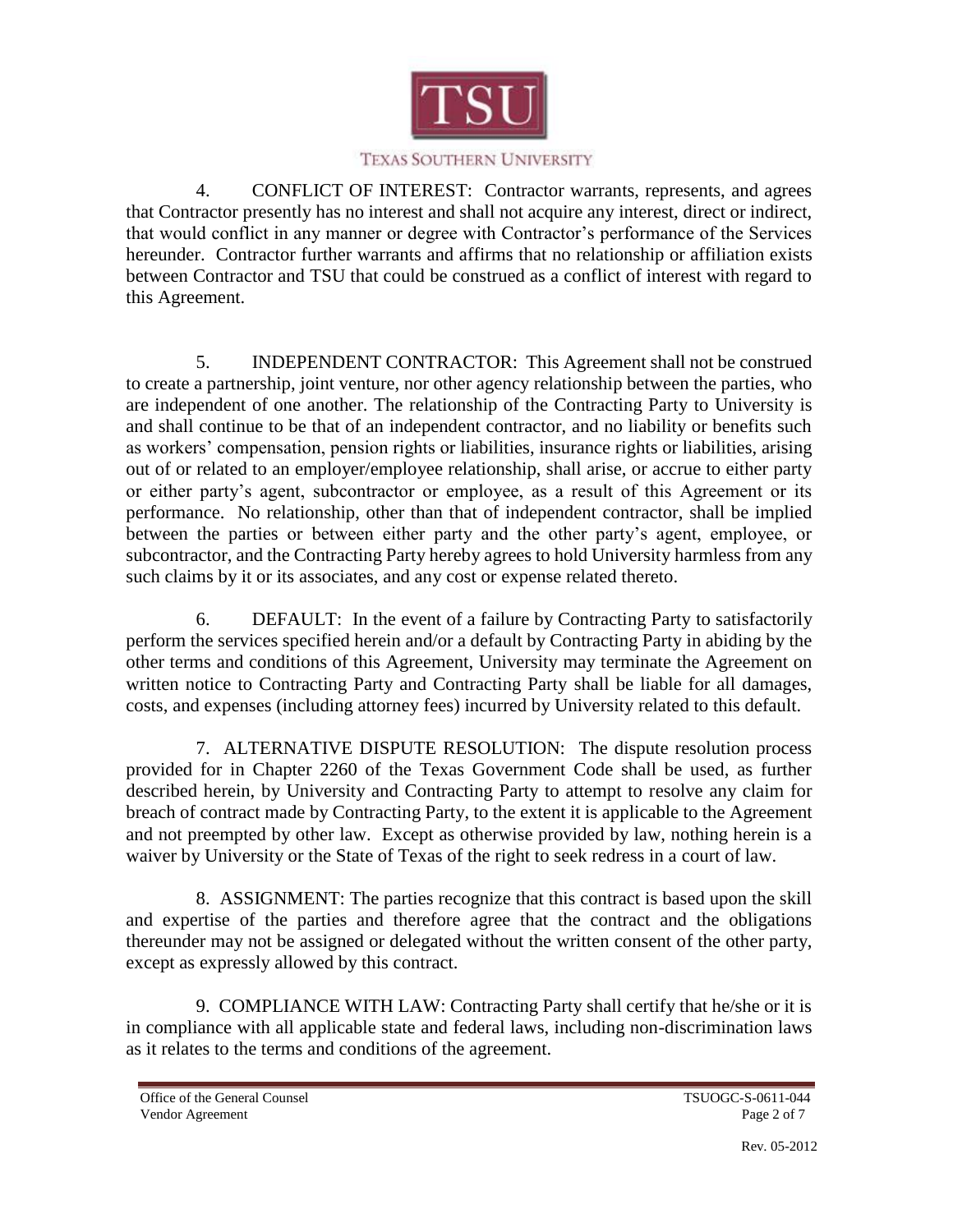

### TEXAS SOUTHERN UNIVERSITY

10. NON-APPROPRIATIONS: Contracting Party understands that University is a governmental entity, and should the Legislature fail to provide funding for any period during the term of this contract, University shall be excused for all liability for payment. University is required to give Contracting Party written notice within thirty (30) days after learning that the funds will not be available. Upon receiving written notice from University, this contract will automatically terminate

11. NOTICES: Any notice given under this contract by either party to the other may be effected either by personal delivery in writing or by mail, registered or certified postage prepaid with return receipt requested. Mailed notices shall be addressed to the addresses of the parties as they appear in the contract. Notices delivered personally shall be deemed communicated at the time of actual receipt. Mailed notice shall be deemed communicated three (3) days after mailing.

12. OFFICIALS NOT TO BENEFIT: No trustee, officer, director, regent, employee, administrator and representative of University shall be admitted to any share or part of this contract or to any benefit that may arise therefrom.

13. GOVERNING LAW/VENUE/STATUTE OF LIMITATIONS: The validity of this Agreement and the interpretation of its terms and the applicable statute of limitations for any cause of action brought by or against University pursuant to the Agreement shall be governed by the laws of the State of Texas. Jurisdiction for any legal proceedings incident to this agreement shall lie in Harris County, Texas.

14. FORCE MAJEURE: In the event of Force Majeure, University may terminate this agreement by written notice following such casualty and University shall not be responsible for any damages sustained by Contracting Party. Force Majeure shall mean fire, earthquake, flood, act of God, strikes or other labor disturbances, riots or civil commotion, litigation, terrorism, war or other acts of any foreign nation, power of government or government agency or authority, or any other cause like or unlike any cause above-mentioned which is beyond the control or authority of University.

15. SUBCONTRACTS: Any subcontracts and outside associates or consultants required by Contracting Party in connection with the services covered by this contract will be limited to such individuals or firms as were specifically identified and agreed to during negotiations. Contracting Party shall ensure that each subcontractor complies with all provisions of the Agreement and this Addendum. Contracting Party shall remain liable for the acts and omissions of such subcontractor(s) and the proper performance and delivery of the products and/or services set forth is the Agreement.

16. TAX EXEMPTION: University and Contracting Party agree that University will not be required to pay any taxes for which it can demonstrate an exemption.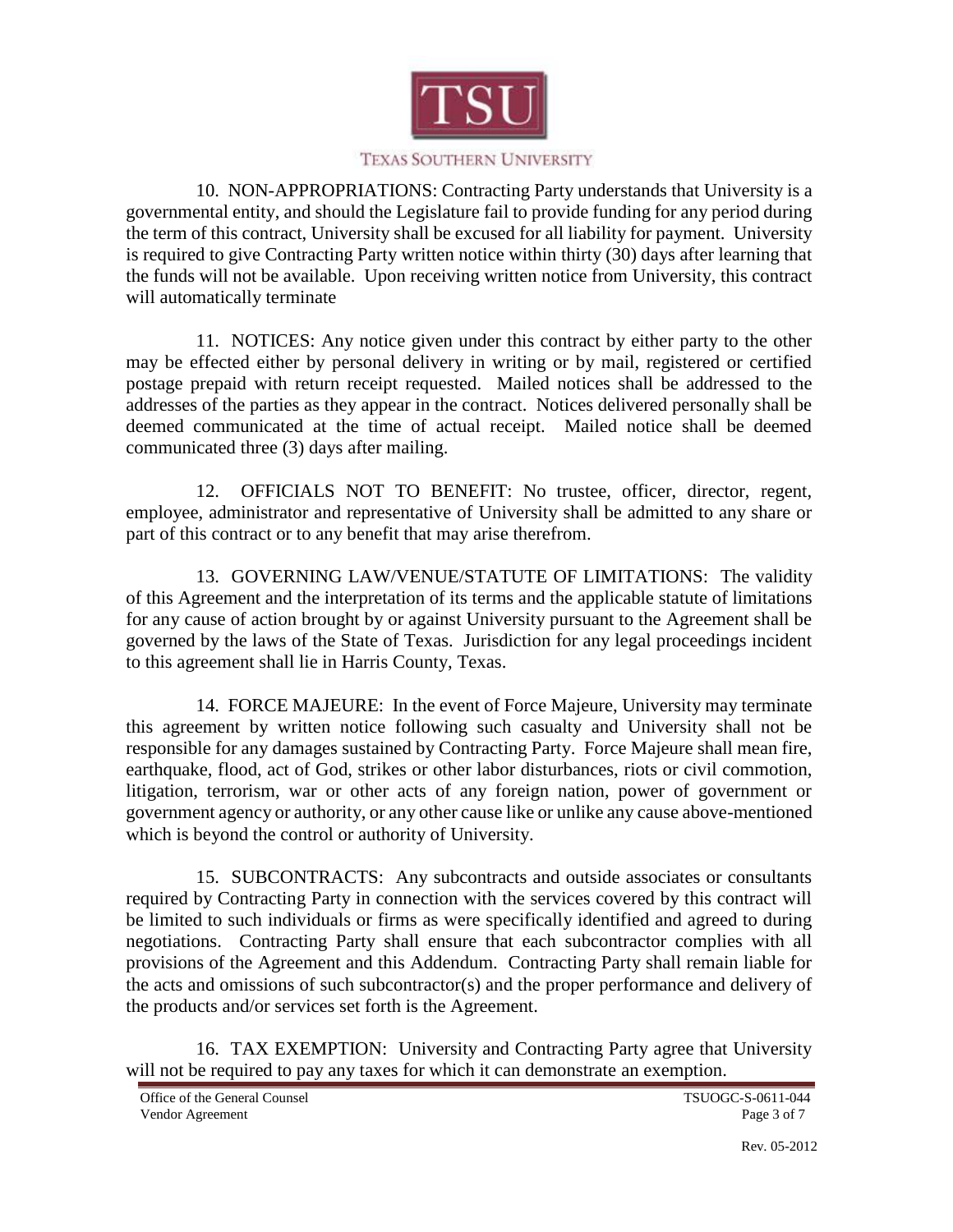

17. CONFIDENTIALITY: Subject to the Texas Public Information Act and any similar legal requirements, neither Party shall disclose any confidential information obtained from the other Party without such Party's prior written approval.

18. INTELLECTUAL PROPERTY: Contracting Party represents that it has all intellectual property rights necessary to enter into and perform its obligations under the Agreement and shall indemnify, defend and hold harmless the State of Texas and University against any action, claim, liability, loss or expense related to such intellectual property rights and representations. Contracting Party will pay any damages attributable to such claim that are awarded against the State of Texas and/or University in a judgment or settlement.

19. INDEMNIFICATION: Contracting Party shall indemnify and hold harmless University, and each of its regents, officers, agents and employees from and against all claims, actions, suits, demands, proceedings, costs, damages and liabilities, including without limitation attorneys' fees and reasonable litigation costs, arising out of, connected with, or resulting from any acts or omissions of Contracting Party or any agent, employee, subcontractor, or supplier of Contracting Party in the execution or performance of this contract.

20. INSURANCE: For the entire term of the Agreement ("Term"), Contracting Party shall maintain Comprehensive General Liability insurance coverage of \$1,000,000 per occurrence. If, during the Term, Contracting Party will enter University property, Contracting Party shall also maintain the following insurance: (i) Worker's Compensation coverage with statutory limits for the State of Texas, including Employers Liability coverage of \$500,000 per accident; (ii) Commercial Automobile Liability coverage of \$1,000,000 Combined Single Limit; (iii) for engineers and architects only: Professional Liability coverage of \$5,000,000 per occurrence; and (iv) for builders only: Builder's Risk coverage in the amount of the construction cost, including protection against named windstorm and flood. All policies must contain a waiver of subrogation against University. Comprehensive General Liability and Commercial Automobile Liability policies must name University as Additional Insured. Contracting Party shall pay all insurance deductibles and deductibles must not exceed \$10,000 unless approved in advance by University. Contracting Party shall provide University Certificates of Insurance evidencing these insurance requirements prior to the start of work.

21. AUDIT; INDEPENDENT AUDITS; RIGHT TO AUDIT; RETENTION; SUPPORTING DOCUMENTS: The Contracting Party agrees and authorizes University and/or the State Auditor (collectively, "Auditor") to conduct audits or investigations in connection with this Agreement. Contracting party agrees to cooperate with Auditors conducting such audits or investigations and to provide all information and documents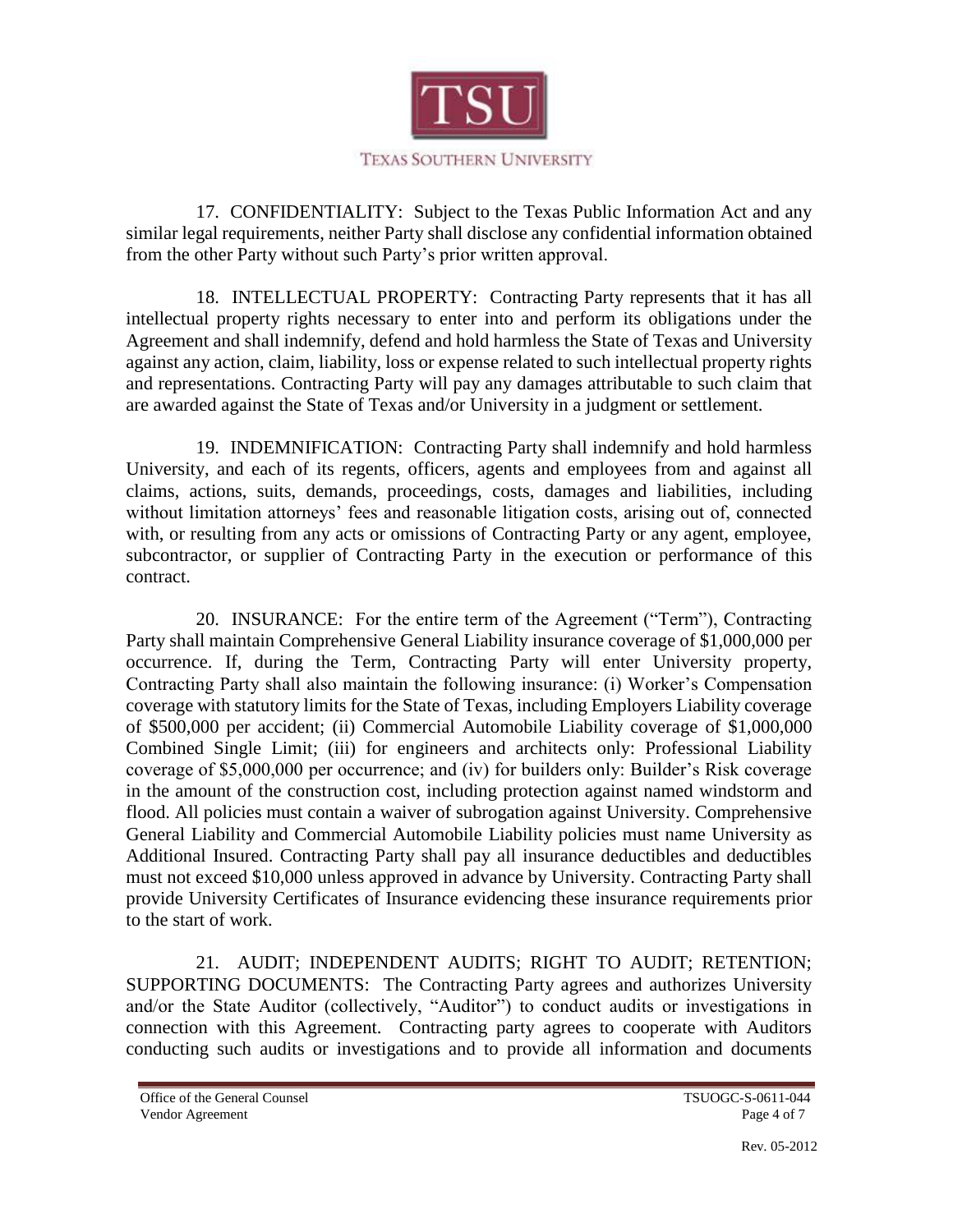

reasonably requested. Contracting Party will include this provision in all contracts with permitted subcontractors.

22. LIMITATIONS: The Parties are aware that there are constitutional and statutory limitations on the authority of University (a state agency) to enter into certain terms and conditions of the Agreement, including, but not limited to, those terms and conditions relating to liens on University's property; disclaimers and limitations of warranties; disclaimers and limitations of liability for damages; waivers, disclaimers and limitations of legal rights, remedies, requirements and processes; limitations of periods to bring legal action; granting control of litigation or settlement to another party; liability for acts or omissions of third parties; payment of attorneys' fees; dispute resolution; indemnities; and confidentiality (collectively, the "Limitations"), and terms and conditions related to the Limitations will not be binding on University except to the extent authorized by the laws and Constitution of the State of Texas.

23. SOVEREIGN IMMUNITY: Except as otherwise provided by Texas law, neither the execution of the Agreement by University nor any other conduct, action or inaction of any University representative relating to the Agreement is a waiver of sovereign immunity by University or the State of Texas.

24. REPRESENTATIONS BY CONTRACTING PARTY: Contracting Party represents and warrants that it will obtain and maintain in effect, and pay the cost of all licenses, permits or certifications that may be necessary for Contracting Party's performance of this Agreement. If Contracting Party is a business entity, Contracting Party warrants, represents, covenants, and agrees that it is duly organized, validly existing and in good standing under the laws of the state of its incorporation; and is duly authorized and in good standing to conduct business in the State of Texas, that it has all necessary power and has received all necessary approvals to execute and deliver the Agreement and is authorized to execute this Agreement according to its terms on behalf of Contracting Party.

25. ELIGIBILITY TO RECEIVE PAYMENT: Pursuant to Texas Family Code Section 231.006, Texas Government Code Sections 2155.004 and 2155.006, Contracting Party certifies that it is not ineligible to receive the Agreement and payments pursuant to the Agreement and acknowledges that the Agreement may be terminated and payment withheld if this representation and warranty is inaccurate.

26. PAYMENT OF DEBT/DELINQUENCY TO STATE: Contracting Party certifies that it is not indebted to the State of Texas and is current on all taxes owed to the State of Texas. Contracting Party agrees that any payments owing to Contracting Party under the Agreement may be applied directly toward any debt or delinquency that Contracting Party owes the State of Texas or any agency of the State of Texas regardless of when it arises,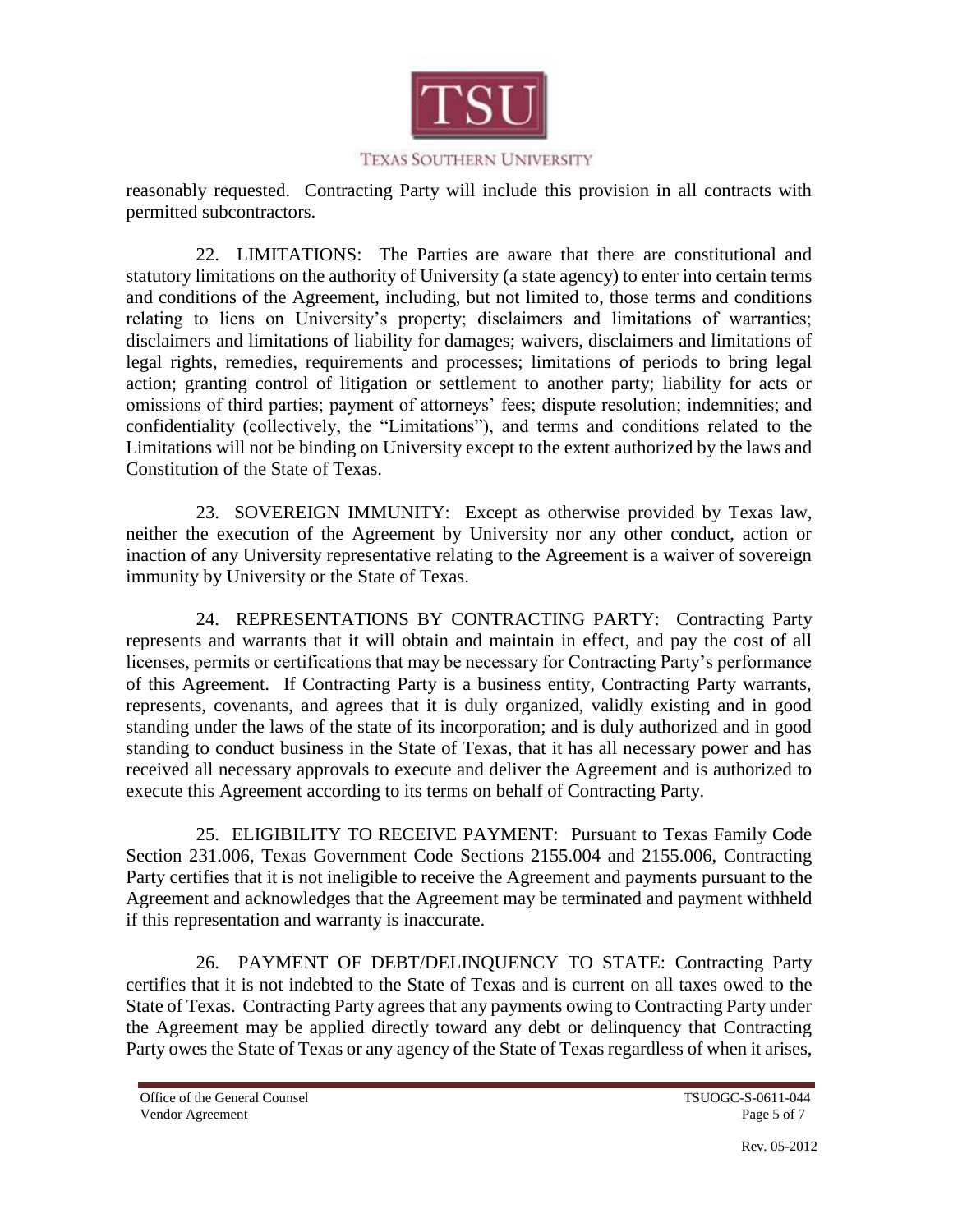

until such debt or delinquency is paid in full. (Texas Government Code, Sections 2107.008 and 2252.903).

27. PRODUCTS AND MATERIALS PRODUCED IN TEXAS: If Contracting Party will provide services under the Agreement, Contracting Party covenants and agrees that in performing its duties and obligations under the Agreement, it will purchase products and materials produced in Texas when such products and materials are available at a price and delivery time comparable to products and materials produced outside of Texas.

28. TRAVEL EXPENSES: If the Agreement requires University to reimburse for travel expenses, the Contracting party shall invoice all requests for reimbursement in accordance with the State of Texas travel, meal and lodging reimbursement guidelines applicable to State of Texas employees.

29. RISK OF LOSS: All work performed by Contracting Party pursuant to the Agreement will be at Contracting Party's exclusive risk until final and complete acceptance of the work by University. In the case of any loss or damage to the work prior to University's acceptance, such loss or damage will be Contracting Party's responsibility.

30. ANTI-BOYCOTT ISRAEL VERIFICATION: The Contractor represents that, to the extent this Agreement constitutes a contract for goods or services within the meaning of Section 2270.002 of the Texas Government Code, as amended, solely for purposes of compliance with Chapter 2270 of the Texas Government Code, and subject to applicable Federal law, Contractor (1) does not boycott Israel; and (2) will not boycott Israel during the term of this Agreement. The term "boycott Israel" as used in this paragraph has the meaning assigned to it in Section 808.001 of the Texas Government Code, as amended.

31. ACKNOWLEDGMENT: The contractor represents that it does not have contracts with, or provide supplies or services to, a foreign terrorist organization; or, Engaged in scrutinized business operations in Sudan or Iran, as defined in Government Code Sections 807.001(10) and 2270.001(9).

32. PUBLICITY: Contracting Party shall not use University's name, logo or likeness in any press release, marketing materials or other public announcement without receiving University's prior written approval.

33. LEGAL CONSTRUCTION/SEVERABILITY: In the event that any one or more of the provisions contained in this contract shall for any reason be held to be invalid, illegal or unenforceable in any respect, such invalidity, illegality or unenforceability shall not affect any other provision, and this contract shall be construed as if such invalid, illegal or unenforceable provisions had never been contained in it. To this end, the provisions of this contract are declared to be severable. The Parties may mutually agree to renegotiate the